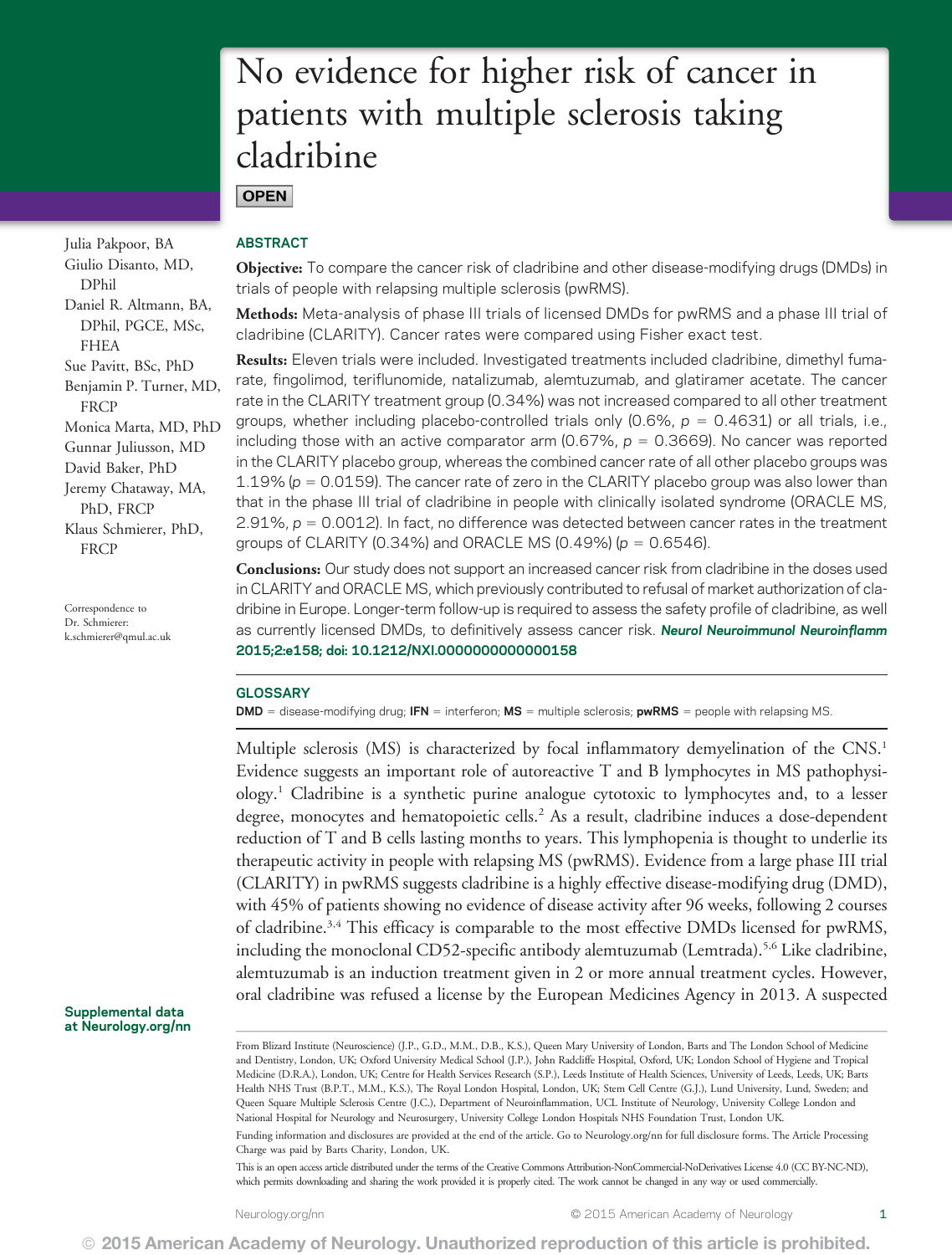increase in cancer risk was a key reason for this refusal.7 However, the small number of cancers observed during CLARITY is not in itself sufficient to assess cancer risk. We performed a meta-analysis comparing the cancer risk of cladribine in CLARITY with other DMDs used for pwRMS.

METHODS Literature search. The terms "phase III" and "multiple sclerosis" were used for a PubMed search with no time restriction in March 2014. References of identified articles were searched for further sources. Studies were eligible for inclusion if they (1) were phase III trials of DMDs in pwRMS and (2) reported the rate of neoplasms and cancers observed. Conference abstracts were excluded as were studies investigating only an acute dose effect or follow-up studies of previously published phase III trials.

Statistical analysis. The proportion of pwRMS who developed cancer was extracted from each study. In trials where multiple doses were tested, the sum total of cancers in all treatment arms was used. Given the relatively short and very similar duration of analyzed studies, the proportion of pwRMS in whom cancer occurred was used as an estimate of the "rate" of cancer. The 95% confidence interval of cancer rates was calculated using the modified Wald method.8 Two-tailed Fisher exact test was used to compare cancer rates. The cancer rate in the treatment group of CLARITY was first compared to the combined cancer rate of all treatment groups of placebo-controlled phase III trials of other DMDs. The cancer rate in the placebo group of CLARITY was then compared to the combined cancer rate of the placebo groups of all other phase III trials. Study heterogeneity was calculated using  $\chi^2$  test and publication bias was assessed using a funnel plot. We also calculated the annualized cancer rate. Significance was set at  $p < 0.05$ . Statistical analysis was performed using GraphPad Prism, RevMan, and STATA 13.1 (StataCorp, College Station, TX).

Analysis was similarly done using the cancer rates reported in a recently completed phase III trial on the effect of oral cladribine on time to conversion to clinically definite MS in patients with a first demyelinating event (ORACLE MS).<sup>9</sup>

Furthermore, meta-analysis pooling using a random-effects model was performed based on risk difference to assess any excess risk from cladribine. Risk difference was selected as a measure rather than the more commonly used measures of relative risk or relative odds because when incidence rates are low and the comparator arm has zero cases (as in CLARITY), these latter measures are not reliably estimated.10

RESULTS Including CLARITY, a total of 11 phase III trials in pwRMS were eligible for inclusion in the analysis.3,5,6,11–<sup>18</sup> DMDs investigated in these studies were cladribine, dimethyl fumarate, fingolimod, teriflunomide, natalizumab, alemtuzumab, and glatiramer acetate. The CombiRx trial (interferon [IFN]- $\beta$ -1a plus glatiramer acetate) was excluded because malignant and nonmalignant neoplasms were not reported separately.19 Seven of the included studies compared DMD with placebo;  $4$  compared DMD with IFN- $\beta$ -1a. One trial compared natalizumab as an add-on to IFN- $\beta$ -1a with placebo added to IFN- $\beta$ -1a. Study characteristics, references, and annualized cancer rate of DMDs included in the analysis are provided in table e-1 at [Neurology.org/nn](http://nn.neurology.org/lookup/doi/10.1212/NXI.0000000000000158).

The cancer rate in the CLARITY treatment group was 0.34% and thus not different from all other treatment groups of placebo-controlled trials (0.6%,  $p =$ 0.4631). Among these treatment groups, the cancer rate in CLARITY was the third lowest observed (figure 1). Among placebo groups, the cancer rate of zero in CLARITY was the lowest observed and significantly lower than the combined cancer rate of all other placebo groups (1.19%,  $p = 0.0159$ ; figure 2).

Comparing all trials (i.e., placebo-controlled and active comparator IFN- $\beta$ -1a–controlled), no difference was detected in the cancer rate of CLARITY treatment arms vs all other trial arms (0.67%,  $p =$ 0.3669; figure 3). No difference in cancer rate was detected between treatment arms of CLARITY and ORACLE MS (0.34% vs 0.49%,  $p = 0.6546$ ); both trials used identical doses of cladribine. Comparison of the total neoplasm rate (including both malignant



Forest plot of malignancy rates in treatment groups from phase III trials with a placebo group.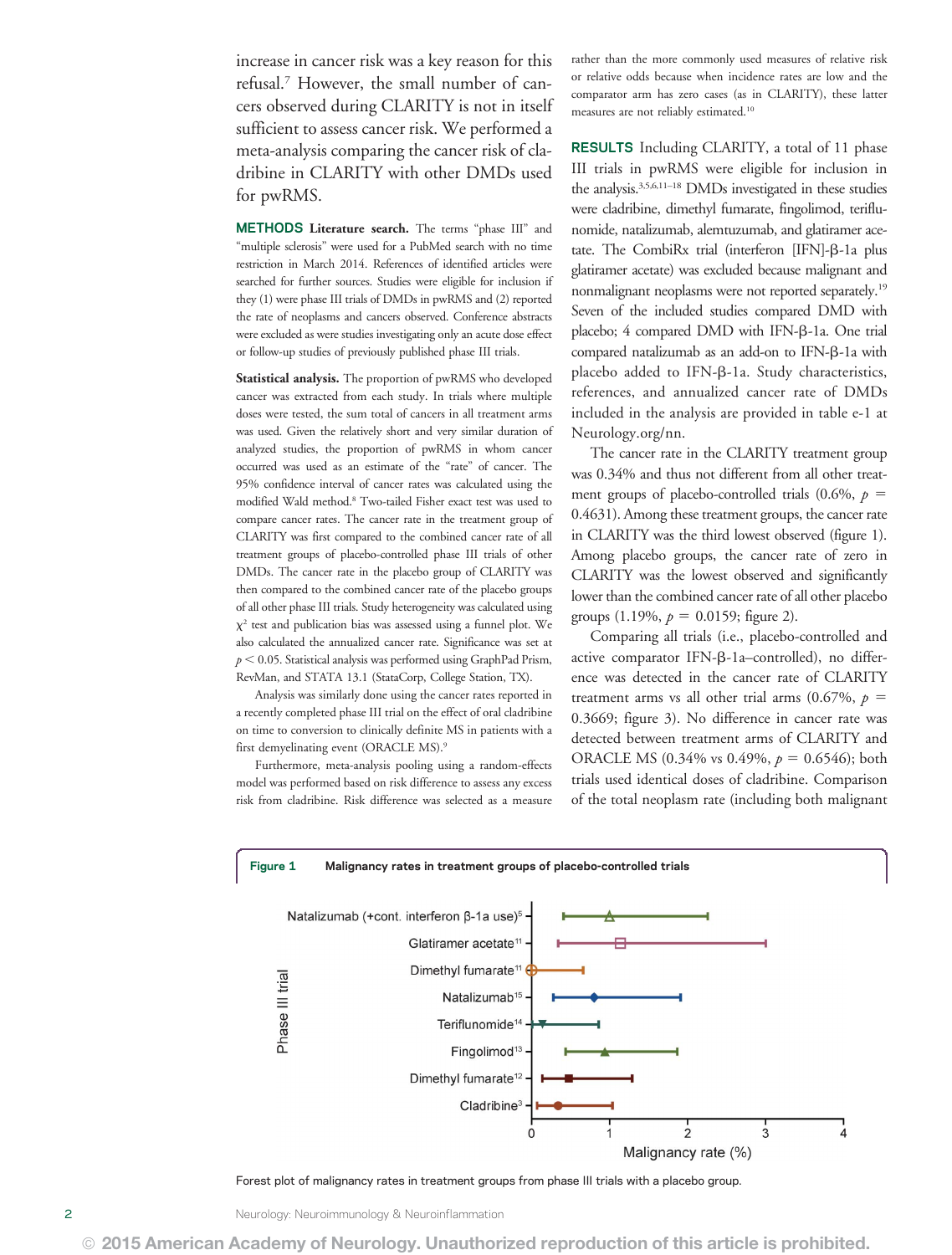

Forest plot of malignancy rates in placebo groups of phase III trials.

and nonmalignant neoplasms) in CLARITY treatment arms (1.13%) vs ORACLE MS treatment groups (0.98%) did not reveal any difference ( $p = 1$ ). The CLARITY placebo group had a lower neoplasm rate (0%) than the ORACLE MS placebo group (2.91%,  $p = 0.0012$ ). No malignancies were reported in the placebo group of either trial.

Random-effects pooling based on risk difference indicated a cancer risk profile from the CLARITY trial comparable to that of other DMDs (cladribine had a lower risk difference compared to 4 other trials; figure 4). We further noted that the CLARITY trial did not indicate a higher risk difference than the other "induction" DMD, alemtuzumab, in previously untreated pwRMS in the Cohen 2012 trial. Given the heterogeneity of treatments, significant heterogeneity between trials was detected ( $l^2 = 56.3\%$ ,  $p =$ 0.009). Potential publication bias is demonstrated using a funnel plot (figure 5).

DISCUSSION The main findings of this study are that (1) the rate of cancer was similar between the only phase III trial of cladribine and all other phase III trials of DMDs in pwRMS, and (2) a significant difference emerged when comparing the placebo groups of CLARITY (no cancers) with the placebo arms of all other phase III trials included in this study. These findings were corroborated by a cancer rate difference in CLARITY that was comparable to that of all other phase III trials for DMDs for pwRMS.

Focusing on cancers observed in pwRMS treated with cladribine in CLARITY (and ORACLE MS) might lead to the suspicion that cladribine plays a causative role, given the fact that 3 pwRMS on cladribine developed cancer whereas none on placebo did. However, comparison with other DMDs shows that the number of malignancies in CLARITY was not increased. Indeed, the cancer rate in CLARITY was among the lowest observed for any treatment group, suggesting that the cancers developed on cladribine are a reflection of the background risk in the population. Moreover, the short latency between initiation of treatment and cancer diagnosis in CLARITY  $(\leq 18$  months) renders a causal relationship unlikely. We also note that in contrast to the trials of alemtuzumab, cladribine was compared with placebo (rather than an active comparator). It is impossible to conclude whether comparison with placebo exaggerates the relative excess risk.



Forest plot of malignancy rates in treatment groups of all phase III trials.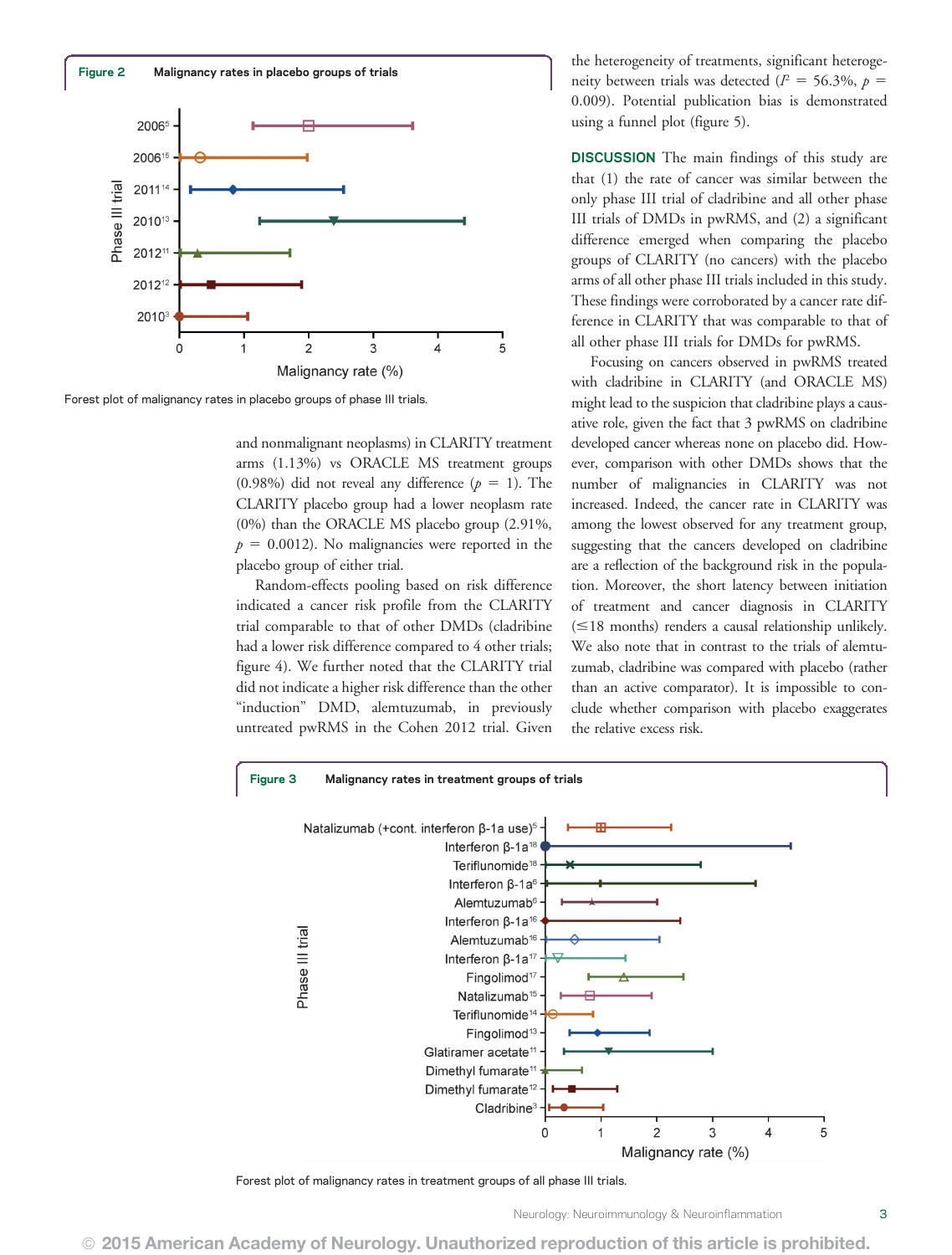| Year                                                                              | Drug |  |  | RD (95% CI)             | Weight (%) |
|-----------------------------------------------------------------------------------|------|--|--|-------------------------|------------|
| 201013                                                                            | Fing |  |  | $-0.01$ $(-0.03, 0.00)$ | 5.16       |
| 201211                                                                            | Dime |  |  | $-0.01$ $(-0.02, 0.00)$ | 7.43       |
| 20065                                                                             | Nata |  |  | $-0.01$ $(-0.02, 0.00)$ | 6.09       |
| 201114                                                                            | Teri |  |  | $-0.01$ $(-0.02, 0.00)$ | 9.04       |
| 201211                                                                            | Dime |  |  | $-0.00$ $(-0.01, 0.00)$ | 11.67      |
| 20126                                                                             | Alem |  |  | $-0.00$ $(-0.02, 0.01)$ | 5.39       |
| 201212                                                                            | Dime |  |  | $-0.00$ $(-0.01, 0.01)$ | 10.35      |
| 20103                                                                             | Clad |  |  | $0.00$ (-0.00, 0.01)    | 13.27      |
| 201318                                                                            | Teri |  |  | $0.00$ (-0.01, 0.02)    | 4.61       |
| 200615                                                                            | Nata |  |  | $0.00$ (-0.00, 0.01)    | 9.37       |
| 201216                                                                            | Alem |  |  | $0.01$ (-0.01, 0.02)    | 8.06       |
| 201017                                                                            | Fing |  |  | 0.01(0.00, 0.02)        | 9.56       |
| Overall (I-squared = $56.3\%$ , $p = 0.009$ )                                     |      |  |  | $-0.00$ $(-0.01, 0.00)$ | 100.00     |
| Note: Weights are from random effects analysis                                    |      |  |  |                         |            |
|                                                                                   |      |  |  |                         |            |
| $-.02$<br>.02<br>$-.01$<br>0<br>.01<br>Lower treatment risk<br>Lower control risk |      |  |  |                         |            |
|                                                                                   |      |  |  |                         |            |
| <b>Risk difference</b>                                                            |      |  |  |                         |            |

Malignancy risk differences

Method: Mantel-Haenszel random effects

Forest plot of malignancy risk differences (RDs) using Mantel-Haenszel pooling. Alem = alemtuzumab; CI = confidence interval; Clad = cladribine; Dime = dimethyl fumarate; Fing = fingolimod; Nata = natalizumab; Teri = teriflunomide

> Investigations of the general risk of cancer among pwRMS in large cohorts reported conflicting results. In a Danish study using population-based registers of MS and cancer, there was no evidence of an overall increased risk of cancer after a diagnosis of MS; however, they did report a small excess risk of breast cancer among women.<sup>20</sup> A recent systematic review of the incidence and prevalence of cancer in MS reported substantial variation in reported estimates between studies. Overall, the risk of "any" cancer was most commonly reported to be lower in pwRMS compared to the general population. Cancer risk appeared to be higher for malignant brain tumors and for cancers affecting the urinary tract system. However, potential surveillance bias and variation of age and sex of pwRMS across studies stand in the way of more definitive conclusions.<sup>21</sup>

> The data from our meta-analysis of DMDs in pwRMS are supported by the long-term outcome of people with leukemia treated with cladribine. In a 20-year follow-up report of 88 patients diagnosed with hairy cell leukemia before the age of 40, no increase in the incidence of secondary malignancies

was detected.<sup>22</sup> According to the preliminary report of the 96-week phase II "oral cladribine as add-on to IFN- $\beta$  therapy in patients with active multiple sclerosis" (ONWARD) trial, in which oral cladribine (dose 3.5 mg/kg) was compared vs placebo as an add-on to interferon-beta treatment, 1 of 124 patients, a 57-yearold woman with a 25-year smoking history, developed squamous cell carcinoma about 2 years following first cladribine exposure.<sup>23</sup> Cladribine administered as an injection or infusion has previously been investigated in placebo-controlled phase II trials of varying dosages, with results demonstrating reduced disease activity (clinically and on MRI) with no reported cancer signal.<sup>24</sup>

Limitations of our study include the inevitable variation between trials in terms of sample size, inclusion criteria, follow-up period, and dosing regimens; the fact that not all phase III trials for approved DMDs in pwRMS reported data on cancer rates; and the fact that all cancers were considered together, i.e., regardless of affected organ(s). Furthermore, CLARITY was 2 months shorter than most of the other trials included, which lasted 2 years. Mathematically, a slightly lower number of cancers would therefore be expected in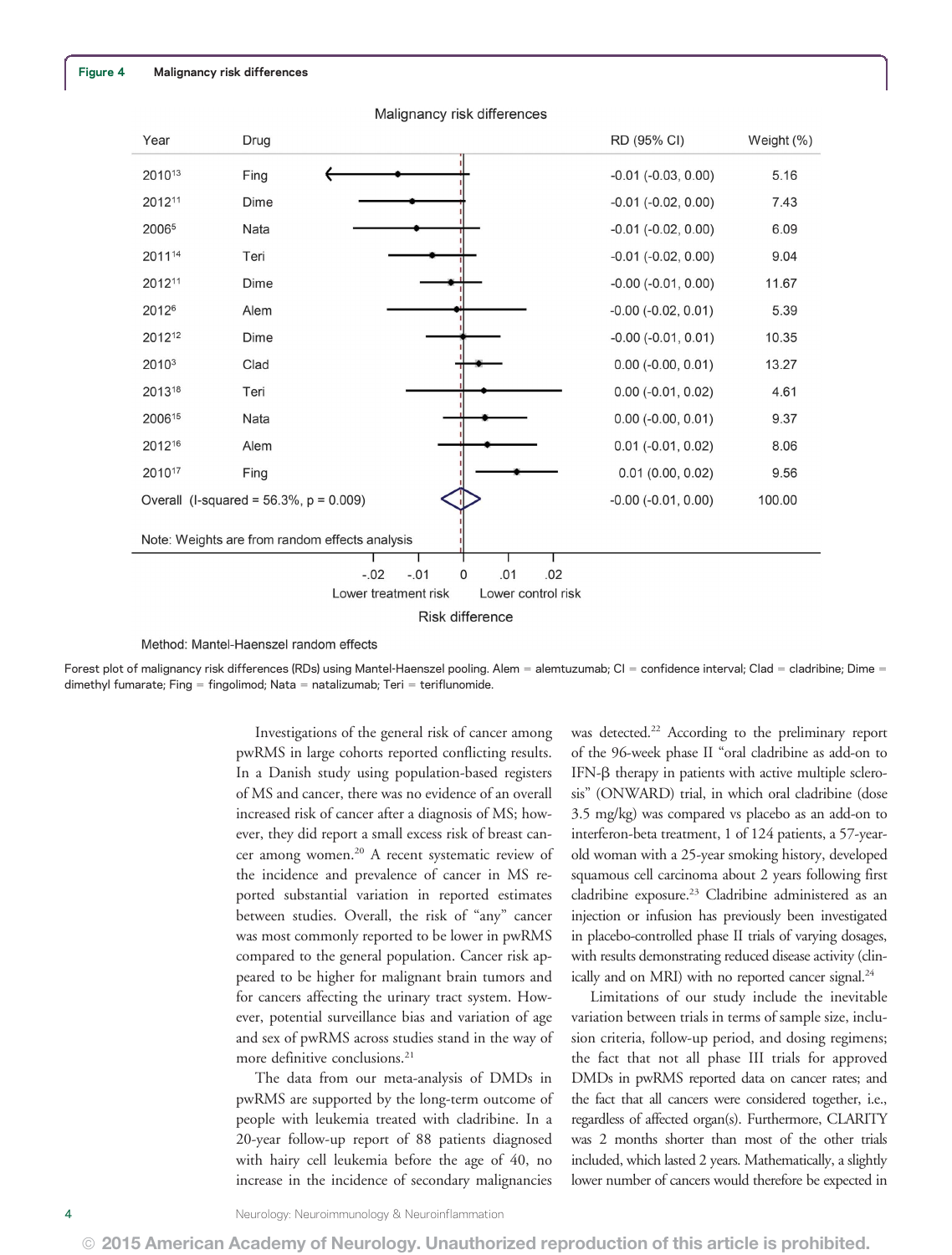

Funnel plot for the risk differences and Egger test assessment of publication bias.

CLARITY due to the shorter observation period. However, there is no indication that this difference had any material impact on the results of our meta-analysis.

We also acknowledge that in a randomized trial such as CLARITY, if the cancer rate is truly "low," it should also have been low relative to the placebo group in its own trial. However, the apparently high risk in CLARITY relative to placebo may be due to the use of the risk ratio rather than the risk difference; the former is inappropriate in this context because of the zero cases in the CLARITY placebo group.10 Our meta-analysis of risk differences, which does not require arbitrary substitutions for the zeros, suggests that the risk difference for several other comparable drugs is higher than that in CLARITY.

Our data suggest that although current evidence cannot rule out an increased risk of cancer on cladribine, it also cannot confirm that such a risk exists. A more definitive assessment of cancer risk will only be feasible through long-term follow-up,25 be it of people treated with cladribine ("Prospective observational long-term safety registry of multiple sclerosis patients who have participated in cladribine clinical trials" [PREMIERE]; [ClinicalTrials.gov](http://ClinicalTrials.gov) NCT01013350) or other DMDs. The results of our meta-analysis should encourage further investigation into the potential use of cladribine as a DMD for pwRMS.

#### AUTHOR CONTRIBUTIONS

Study concept and design: K.S., D.B. Acquisition and analysis of data: J.P., G.D., D.R.A. Interpretation of data: J.P., G.D., D.R.A., S.P., B.P.T., M.M., G.J., D.B., J.C., K.S. Drafting of the manuscript: J.P. Critical revision of the manuscript for important intellectual content: G.D., D.R.A., S.P., B.P.T., M.M., G.J., D.B., J.C., K.S. Study supervision: K.S.

#### ACKNOWLEDGMENT

The authors are grateful to Barts Charity for funding to cover publication costs.

#### STUDY FUNDING

K.S. has been supported by a Higher Education Funding Council for England (HEFCE) Clinical Senior Lectureship.

#### **DISCLOSURE**

J. Pakpoor reports no disclosures. G. Disanto is on the editorial board for BMC Neurology. D.R. Altmann consulted for Merck & Co and received research support from Multiple Sclerosis Society of Great Britain and Northern Ireland. S. Pavitt reports no disclosures. B.P. Turner is on the scientific advisory board for Biogen, Novartis, and Sanofi Aventis. M. Marta received travel funding from Biogen and Abbott Laboratories and received research support from Merck-Serono. G. Juliusson was on the scientific advisory board for Merck-Serono. D. Baker has a patent filed concerning the treatment of multiple sclerosis with cladribine and other compounds; has consulted for Canbex Therapeutics; received research support from Genzyme Sanofi, National Multiple Sclerosis Society, and academic entities; has stock options from Canbex Therapeutics; and provided legal consult for Teva. J. Chataway is on the scientific advisory board for Novartis; received travel funding and/or speaker honoraria from Novartis, Teva, and Sanofi; and received research support from Novartis, UK MRC, and UK National Institute of Health Research (NIHR) University College London Hospitals/UCL Biomedical Research Centres funding scheme. K. Schmierer is a principal investigator of trials sponsored by Novartis, Roche, and Teva. He has received speaking honoraria from, and served on advisory boards for, Biogen, Novartis, Teva, Merck-Serono, and Merck Inc; and received research support from Novartis, the Multiple Sclerosis Society of Great Britain & Northern Ireland, the National MS Society, the Royal College of Radiologists, and Barts Charity. Go to [Neurology.org/nn](http://nn.neurology.org/lookup/doi/10.1212/NXI.0000000000000158) for full disclosure forms.

Received June 12, 2015. Accepted in final form August 5, 2015.

## **REFERENCES**

- 1. Compston A, Coles A. Multiple sclerosis. Lancet 2008; 372:1502–1517.
- 2. Carson DA, Wasson DB, Taetle R, Yu A. Specific toxicity of 2-chlorodeoxyadenosine toward resting and proliferating human lymphocytes. Blood 1983;62:737–743.